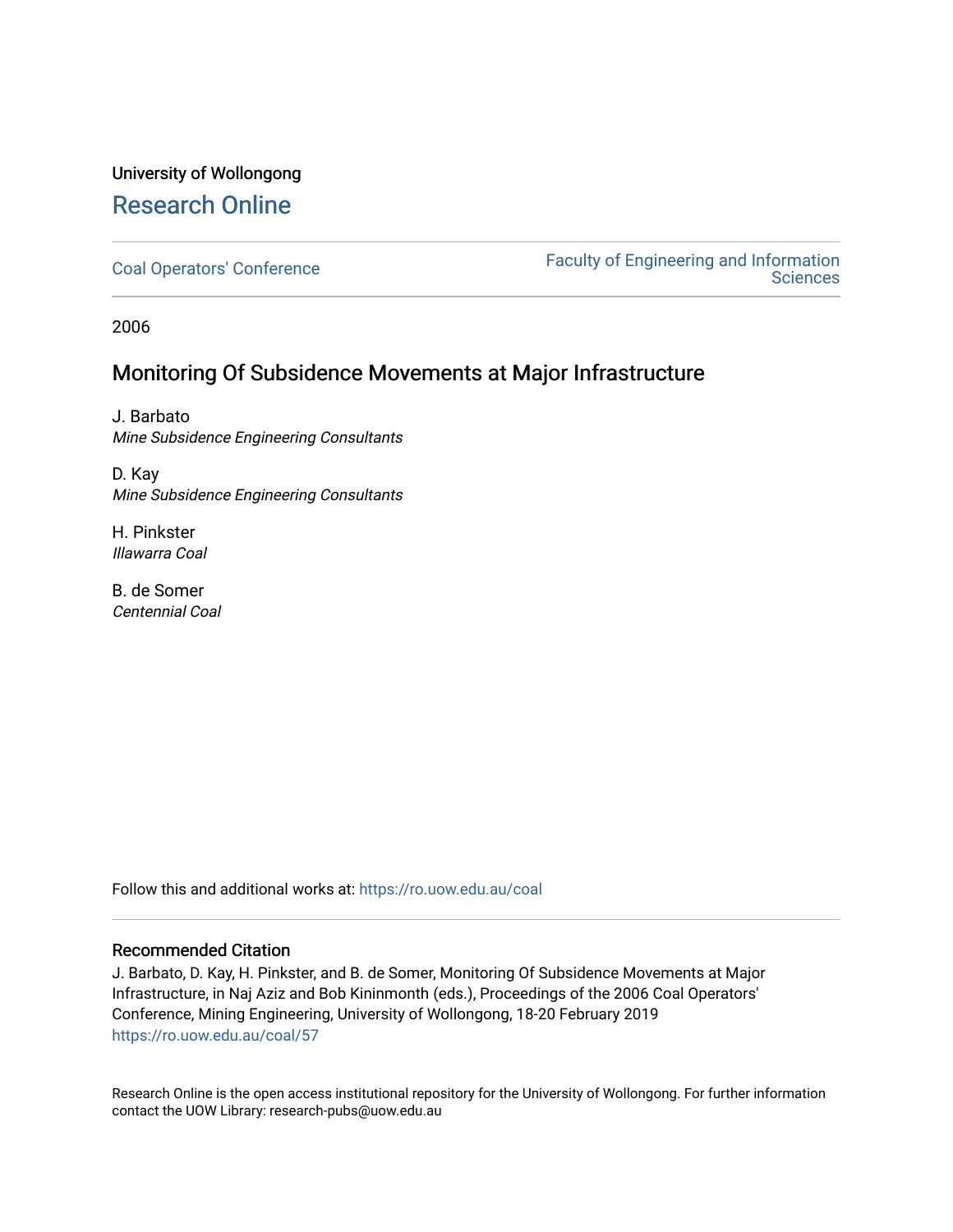# **MONITORING OF SUBSIDENCE MOVEMENTS AT MAJOR INFRASTRUCTURE**

## **James Barbato<sup>1</sup> , Daryl Kay<sup>1</sup> , Hank Pinkster<sup>2</sup> , and Ben de Somer<sup>3</sup>**

*ABSTRACT:* Time based mine subsidence predictions provide a valuable tool, as part of an overall management strategy to protect infrastructure, which involves making subsidence predictions at set increments of longwall travel. The predictions can be presented as a series of subsidence contours or profiles, and can be animated to show the progression of the subsidence travelling wave. The observed movements at major items of infrastructure can then be compared to the predicted movements at any time throughout the mining period. The challenges in providing time based predictions are discussed. Two examples are provided: the Main Southern Railway at Tahmoor Colliery and the gas and water pipelines across an unnamed Creek at West Cliff Colliery. Both examples show that time based predictions can provide a useful tool as part of an overall management strategy where major items of infrastructure are mined beneath. Time based predictions can be readily provided for any major item of infrastructure using current methods of subsidence prediction.

#### **INTRODCTION**

Major items of infrastructure have been mined beneath, are currently being mined beneath, and are proposed to be mined beneath within the NSW Coalfields. The major items of infrastructure include freeways, major roads, railways, gas pipelines, water pipelines, electrical services and telecommunication services.

Time based mine subsidence predictions provide a valuable tool, as part of an overall management strategy to protect infrastructure, which involves making subsidence predictions at set increments of longwall travel. The predictions can be presented as a series of subsidence contours or profiles, and can be animated to show the progression of the subsidence travelling wave. The observed movements at major items of infrastructure can then be compared to the predicted movements at any time throughout the mining period.

Time based predictions can be used to provide trigger levels for management strategies when observed movements exceed predicted movements. They can also be used as a guide for the early detection of irregular subsidence movements.

#### **ADVANCEMENTS IN TIME BASED PREDICTIONS AND MONITORING**

In the past, one difficulty with providing time based predictions was the amount of calculation required to be undertaken. However, with the advancement and improvements in the accuracy of methods of prediction and the ever increasing speed of computers, time based predictions can be readily provided for any major item of infrastructure which is to be mined beneath.

There are a number of methods of predicting subsidence, including Empirical Methods, Profile Function Methods, Influence Function Methods, Numerical Modelling Methods, and Graphical Methods. To provide time based predictions, the method of prediction must be capable of determining the predicted movements at any point within the mining area, rather than just determining the maximum movements over the mining area.

One method which can be used to make time based predictions is the Incremental Profile Method, which was the method used for the examples in this paper. The Incremental Profile Method was developed by Mine Subsidence Engineering Consultants (MSEC) in the latter part of 1994, and has been continuously improved over time.

The method initially used a number of prediction lines, orientated perpendicular to the longwall panels, to make predictions of subsidence, tilt and strain across the longwalls. The predictions along each line were made based on a library of standard profiles obtained from observations at a number of collieries in the Southern, Newcastle, Hunter and Western Coalfields of New South Wales.

 $\overline{a}$ 

*<sup>1</sup> Mine Subsidence Engineering Consultants* 

*<sup>2</sup> Illawarra Coal* 

*<sup>3</sup> Centennial Coal*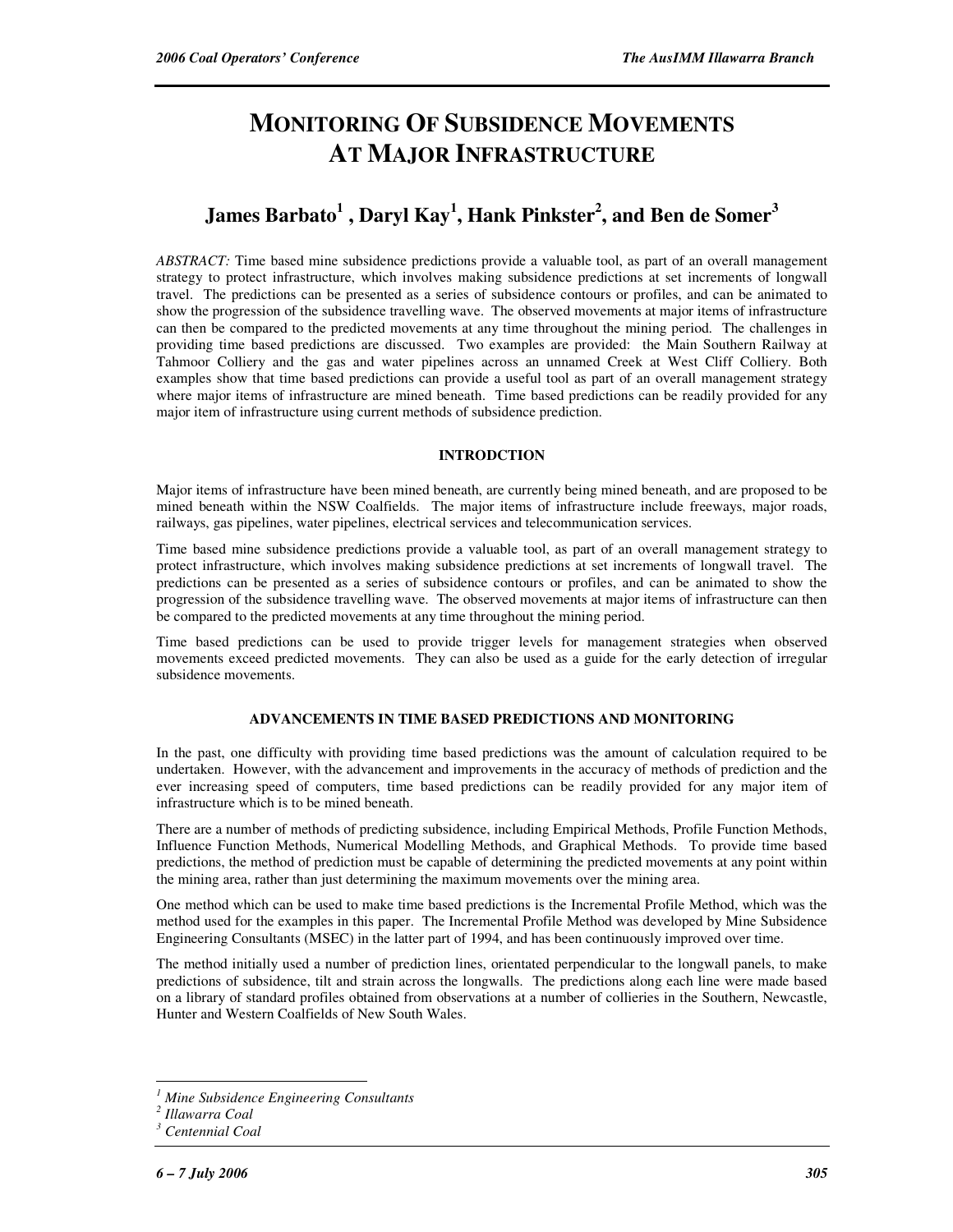At the time of this report, the library consisted of 693 different half-profile shapes for single-seam mining situations, and 236 different half-profile shapes for multi-seam mining situations. The shapes of the observed subsidence profiles vary for areas with differing geologies and, therefore, site specific predictions are undertaken where local monitoring data is available.

The prediction lines provide profiles of subsidence, tilt and strain across the longwalls, based on the local depth of cover, extracted seam thickness, geology, and longwall dimensions. The predicted subsidence, tilt and strain contours across the mining area are then determined from the profiles along the prediction lines, using a proprietary contouring program such as Surfer.

In the last two years, the Incremental Profile Method has been refined so that predictions can be made at specific points across the mining area, rather than along prediction lines, which allowed some automation of the prediction process. The method predicts subsidence, tilt and strain at any point within the mining area, based on the local depth of cover, extracted seam thickness, geology and longwall dimensions, using the same library of profile shapes.

The Incremental Profile Method can be used to make predictions on a grid of points across the mining area, which can then be used to make predicted subsidence, tilt and strain contours over the longwalls. The Incremental Profile Method can also be used to directly make predictions along the alignments of items of infrastructure.

The Incremental Profile Method has recently been transferred into C++ programming language which has dramatically increased the speed of calculation. This has allowed the prediction of subsidence contours across the mining area, and hence predictions at major items of infrastructure, to be readily determined for varying longwall extraction face positions.

Time based predictions require that subsidence contours are determined for set increments of longwall travel. The chosen increment of the extraction face is dependant on a number of factors, including maximum predicted subsidence, the sensitivity of major infrastructure to subsidence movements, and the proposed rate of mining. An increment of between 20 and 50 metres has typically been adopted in the past.

The shape of the predicted subsidence contours above the extraction face is dependant on a number of factors including the geology, mining geometry and the rate of extraction. At very slow rates of extraction, the shape of the subsidence travelling wave above the extraction face is similar to the shape above the finishing end of a longwall panel which has a similar geology and mining geometry. At faster rates of extraction, the shape of the subsidence travelling wave above the extraction face is flatter, and the resulting longitudinal travelling tilts and strains are less.

There is limited amount of observed data for longwall travelling waves for varying geologies, mining geometries and extraction rates. A conservative approach is to adopt the finishing end subsidence profile for the travelling wave at the extraction face, which provides upperbound predictions for the travelling tilts and strains. A more accurate representation would be to adopt a subsidence profile at the extraction face which has a slope of between 50 % and 90 % of the finishing end of subsidence profile, depending on the rate of extraction.

The predicted subsidence movements at the major items of infrastructure can be determined from the predicted subsidence contours over the mining area. It is possible, using the Incremental Profile Method, to make predictions directly at each item of infrastructure, rather than determining the predictions from the subsidence contours over the mining area. However, the subsidence contours over the mining area can be more easily reviewed and verified than if predictions are made directly at the major items of infrastructure.

#### **EXAMPLES OF TIME BASED PREDICTIONS**

An example of time based predictions has been made for a generic longwall layout consisting of three longwalls. The predicted subsidence contours and the predicted profiles of subsidence along the longitudinal axes of the longwalls, at four increments of the second longwall extraction face position, are provided in Figure 1. The predicted profiles of subsidence along the transverse line, at 50 metre increments of the extraction face for each longwall, are provided in Figure 2.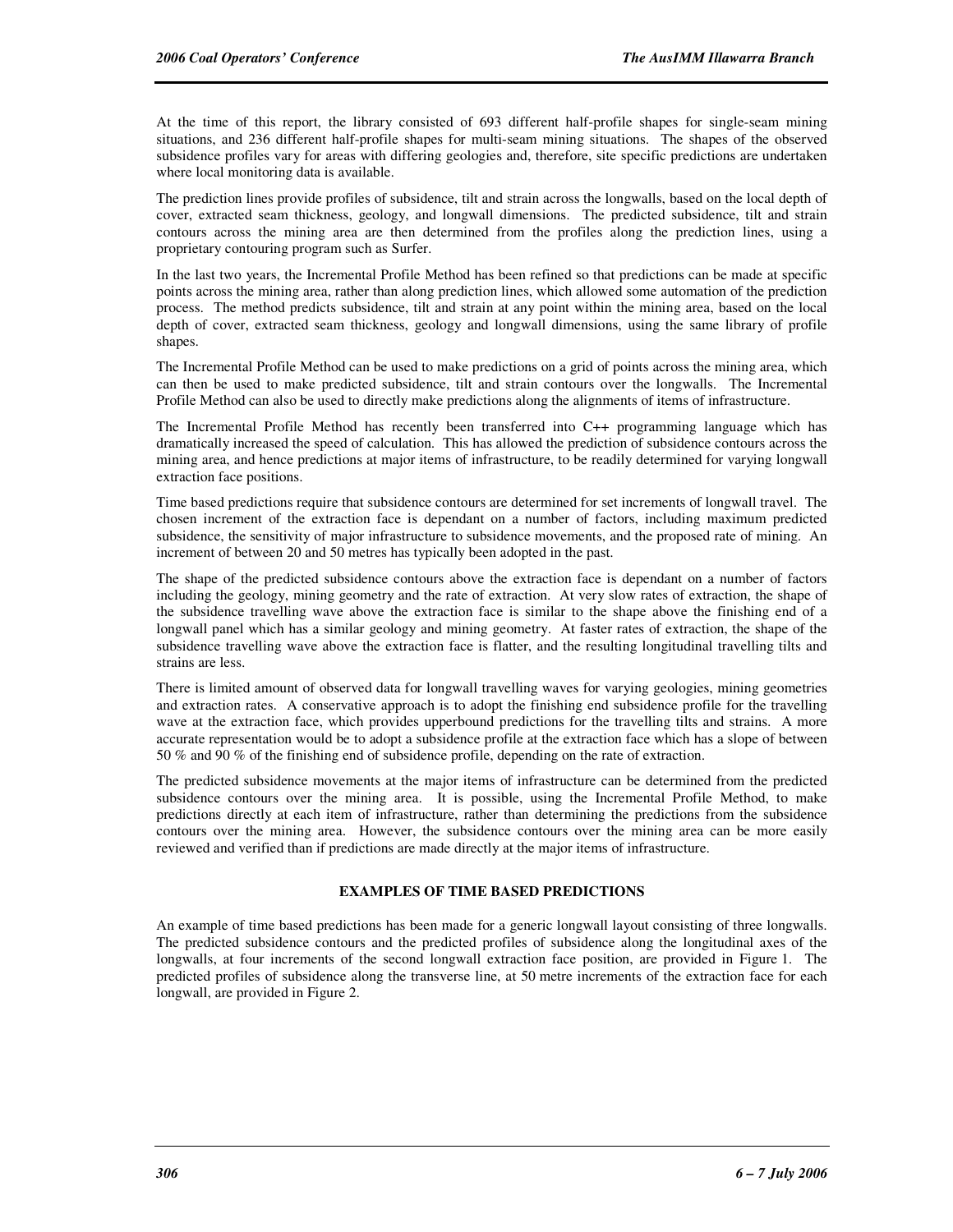

**Fig. 1 - Predicted Subsidence Contours and Predicted Subsidence Profiles along the Longitudinal Axes of the Longwalls during the Extraction of the Second Longwall.** 

**(The rectangles indicate the outline of the longwall extraction area. The thick lines that are oriented longitudinal to the longwalls indicate the location of the prediction lines for this figure. The graphs show the predicted subsidence profiles along these prediction lines.)**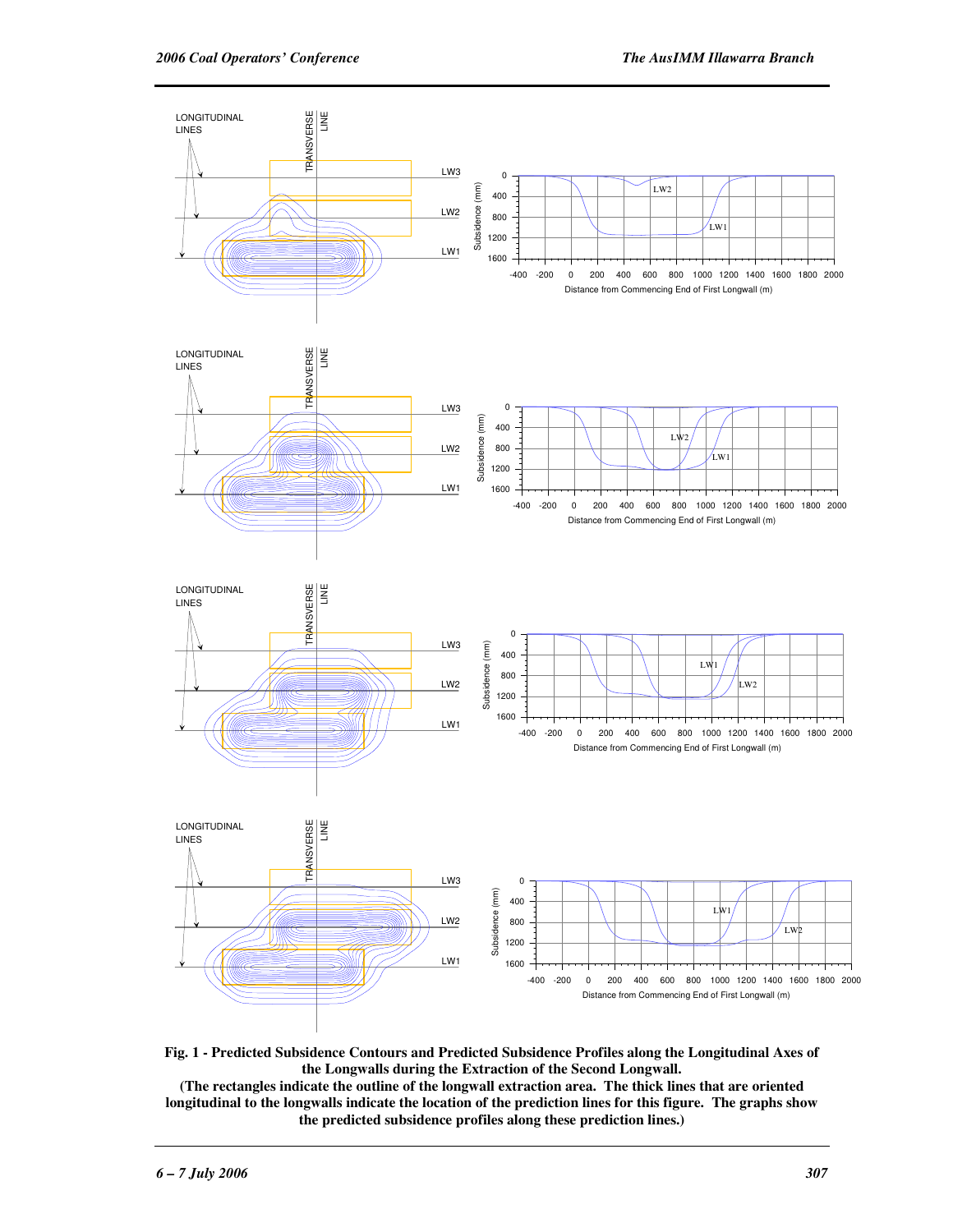

The predicted subsidence contours and the predicted profiles of subsidence along the transverse and longitudinal lines show the progressive development of subsidence during extraction of the longwalls.

#### **APPLICATION OF TIME BASED PREDICTIONS**

Time based predictions have been made at a number of major items of infrastructure in the past. Two examples are provided in this paper: the Main Southern Railway at Tahmoor Colliery and the gas and water pipelines across an unnamed Creek at West Cliff Colliery.

An early use of time based predictions was made in 1998 for the Cataract Tunnel at Appin Colliery. It was originally intended that predictions were to be made for 50 metre increments of the longwall extraction face; however, this was reduced to a total of six increments due to the amount of calculation involved. With current methods of prediction, however, the 50 metre increments can be calculated in less time than the six increments took in 1998.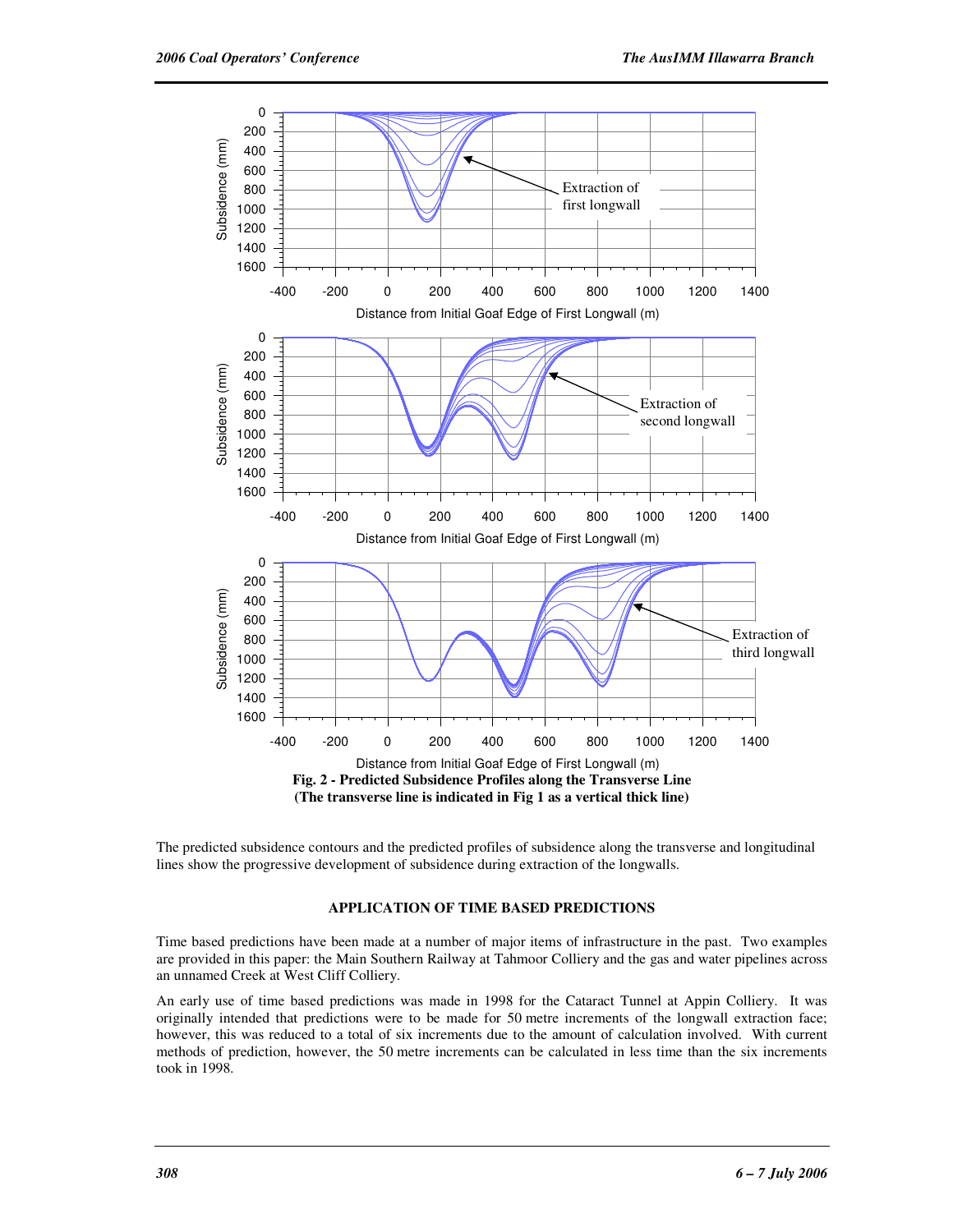The Main Southern Railway is located adjacent to Longwall 23A at Tahmoor Colliery. The location of the railway and the longwalls at Tahmoor Colliery are shown in Figure 3. The Incremental Profile Method was used to determine the predicted incremental subsidence contours, due to the extraction of Longwall 23A, at 50 metre increments of the extraction face position. The actual subsidence along the railway was monitored during the extraction of this longwall, and a comparison between the maximum observed subsidence and maximum predicted subsidence along the railway is provided in Figure 4.



**Fig. 3 - Location of Longwall 23A and the Main Southern Railway at Tahmoor Colliery** 



**Fig. 4 - Comparisons between maximum predicted and maximum observed subsidence movements along the Main Southern Railway due to Tahmoor Longwall 23A**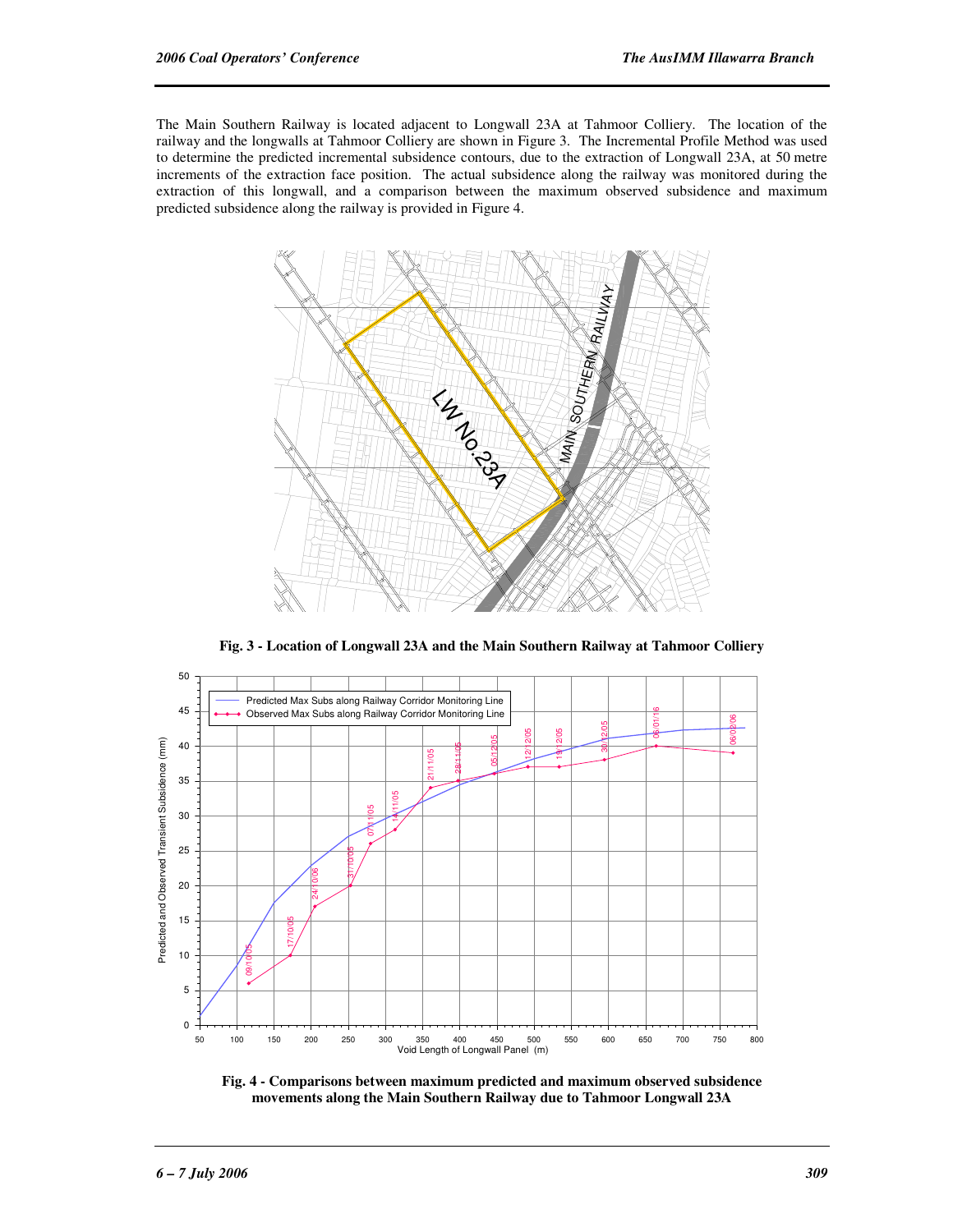It can be seen from the previous figure that the observed movements were generally less than those predicted during the extraction of Longwall 23A. The observed movements only exceeded the predicted movements at one small moment in time by less than 3 mm, which is extremely small, and the maximum observed subsidence was less than the maximum predicted subsidence at the completion of mining.

Three natural gas pipelines and one water pipeline were mined beneath by Longwall 30 at West Cliff Colliery. The pipelines were subjected to both systematic subsidence movements, and to valley related upsidence and closure movements, where the pipelines cross Unnamed Creek. The locations of the Longwall 30, the pipeline easement and Unnamed Creek are shown in Figure 5.



**Fig. 5 - Locations of Longwall 30, the pipeline easement and unnamed creek at West Cliff Colliery** 

The maximum predicted subsidence, upsidence and closure along the pipeline easement were determined for increments of Longwall 30 extraction face position. A comparison between the maximum predicted and maximum observed subsidence, upsidence and closure movements along the easement, during the extraction of Longwall 30, are provided in Figure 6, Figure 7 and Figure 8, respectively.

The observed subsidence, upsidence and closure movements were generally less than the predicted movements during the extraction of Longwall 30. The observed subsidence and closure movements were initially slightly greater than predicted, however, the movements at this stage of mining were very small and naturally more difficult to predict.

It can be seen from the examples in this paper that time based predictions can provide a useful tool as part of the overall management strategy where major items of infrastructure are mined beneath. Time based predictions can be readily provided for any major item of infrastructure using current methods of subsidence prediction.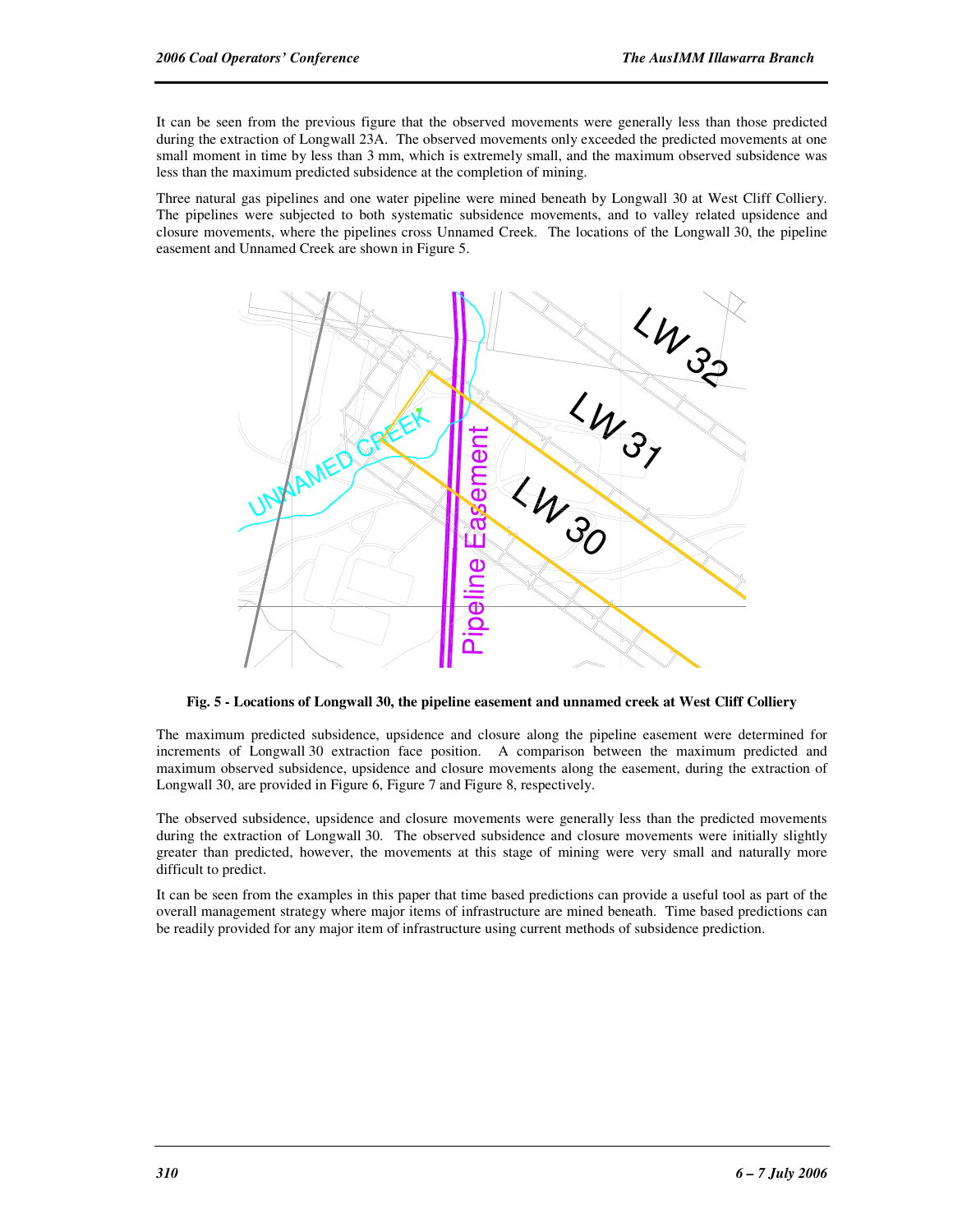

**Fig. 6 - Comparisons between maximum predicted and maximum observed subsidence Movements along the pipeline easement above Longwall 30 at West Cliff Colliery** 



**Fig. 7 - Comparisons between maximum predicted and maximum observed upsidence Movements along the pipeline easement above longwall 30 at West Cliff Colliery**